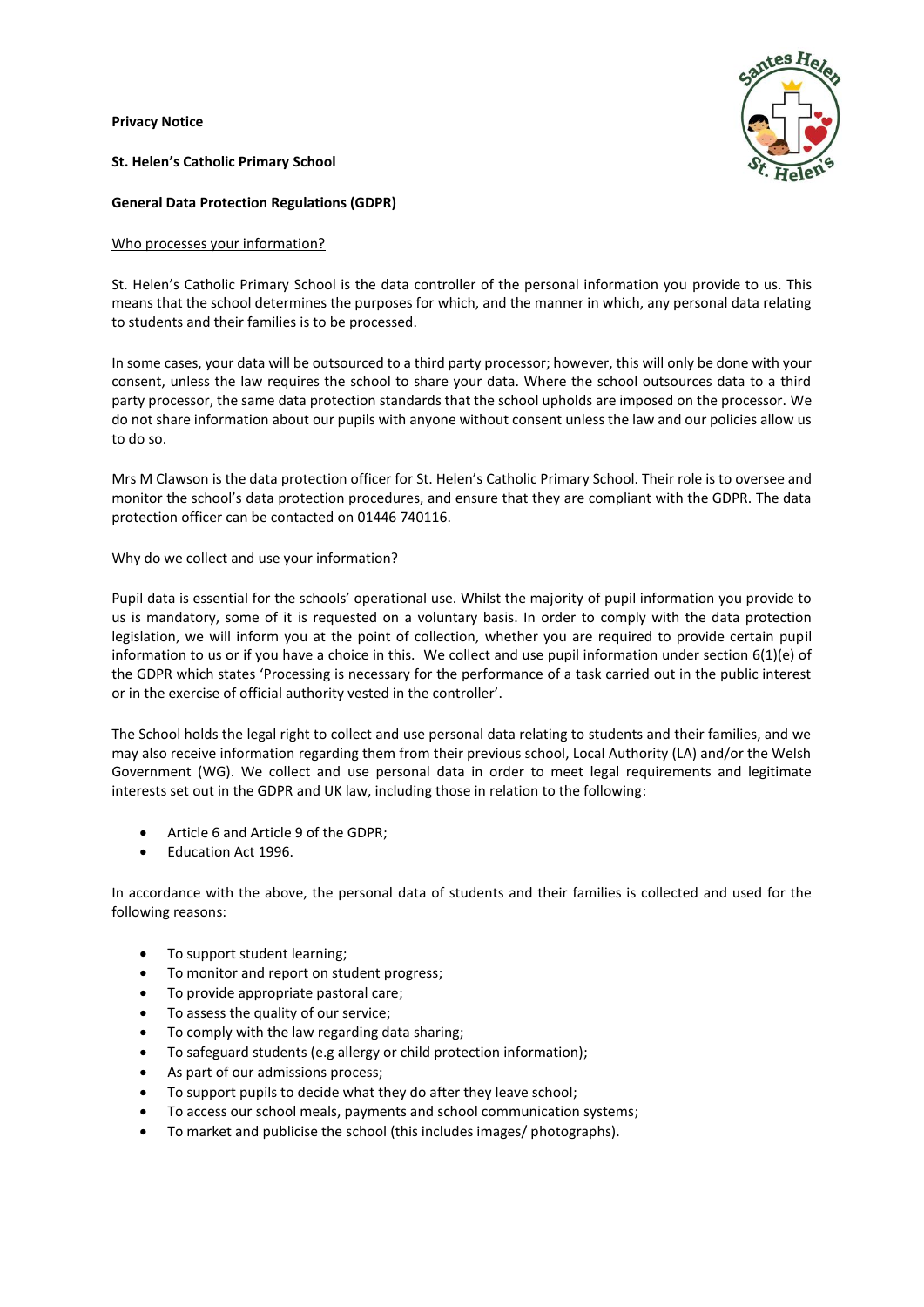We do not share information about our pupils with anyone without consent unless the law and our policies allow us to do so.

The categories of pupil information that we process include:

- personal identifiers and contacts (such as name, unique pupil number, contact details and address);
- characteristics(such as ethnicity, language, nationality, country of birth and free school meal eligibility);
- safeguarding information (such as court orders and professional involvement);
- special educational needs ;
- medical and administration (such as doctors information, child health, dental health, allergies, medication and dietary requirements) ;
- attendance (such as sessions attended, number of absences, absence reasons and any previous schools attended) ;
- assessment and attainment (such as national curriculum assessment results);
- behavioural information (such as exclusions and any relevant alternative provision put in place);
- educational visits and activities;
- catering and free school meal management.

## How we collect pupil information?

We collect pupil information via paper and electronic registration forms at the start of the school year or Common Transfer File (CTF) or secure file transfer from previous school.

### How long is your information stored?

The School will keep information about you on computer systems and also in paper form. Personal data relating to students and their families is stored in line with the school's Data protection Policy. We hold pupil data securely for the set amount of time shown in our data retention schedule. In accordance with the GDPR, the school does not store personal data indefinitely; data is only stored for as long as is necessary to complete the task for which it was originally collected.

## Will my information be shared?

The Welsh Government receives information on students normally as part of what is called the Pupil Level Annual Schools Census (PLASC). Welsh Government uses this personal information for research which is carried out in such a way that ensures individual pupils cannot be identified. This information is also used for statistical purposes, to inform, influence and improve education policy and to monitor the performance of the education service as a whole. Examples of the sort of statistics produced can be viewed at [www.wales.gov.uk/statistics.](http://www.wales.gov.uk/statistics)

We share pupil data with WG on a statutory basis. This data underpins school funding and educational attainment policy and monitoring.

The LA also uses the personal information collected via PLASC to do research. It uses the results of this research to make decisions on policy and the funding of schools, to calculate the performance of schools and help them to set targets. The research is carried out in such a way that ensures individual pupils cannot be identified. In addition, WG and LA's receive information regarding national curriculum assessment and Public Examination results and attendance data at pupil level. The WG and LA have robust processes in place to ensure the confidentiality of any data shared is maintained.

The School will not share your personal information with any third parties without your consent, unless the law allows us to do so. The School routinely shares pupil information with:

- Pupil destinations upon leaving the school;
- The LA and Central South Consortium (CSC);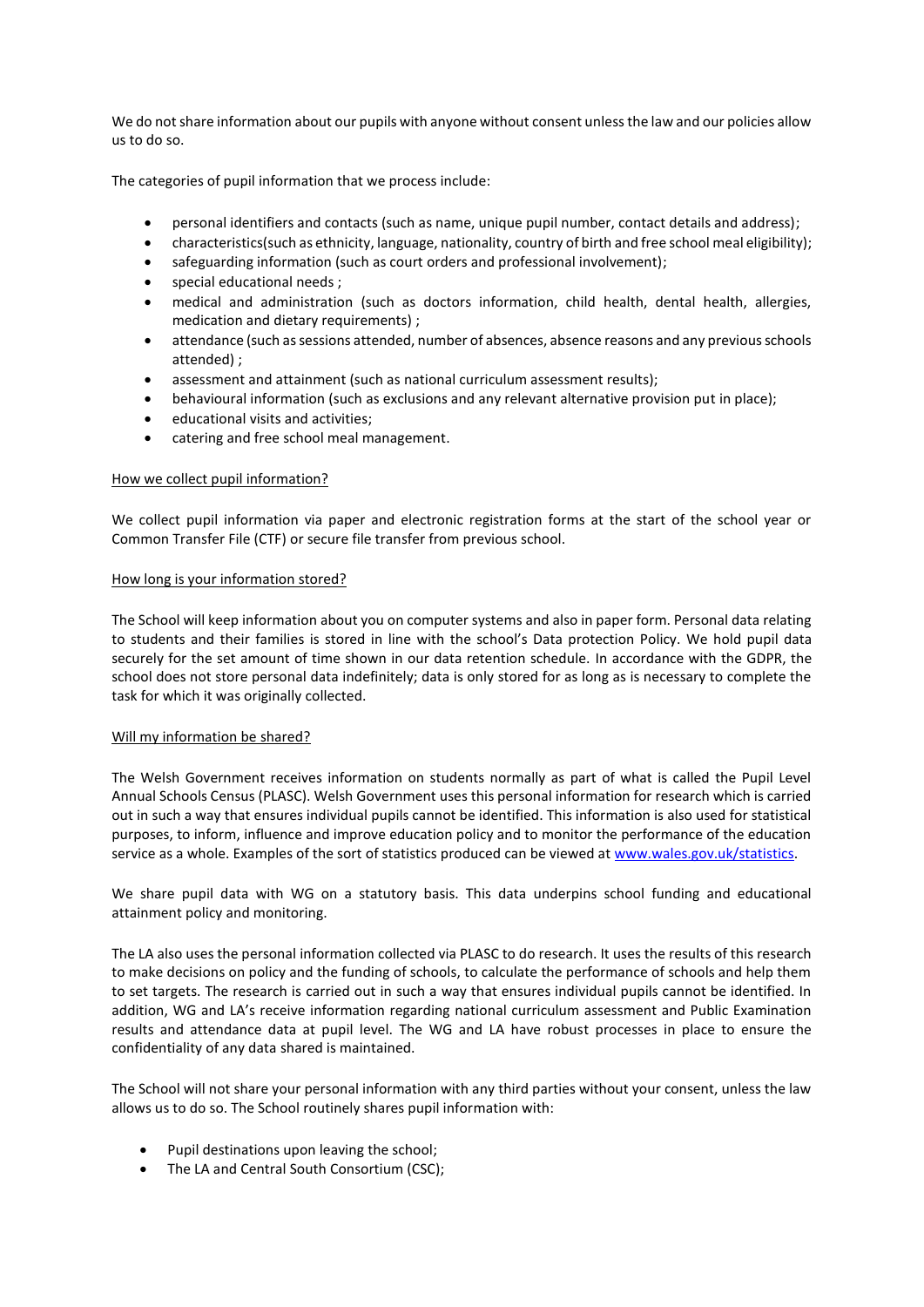- Welsh Government (WG);
- Estyn;
- The NHS;
- Exam Authorities;
- Police and courts;
- Social Services and support agencies;
- Researchers;
- organisations connected with promoting the education or wellbeing of children;
- other government departments and agencies;
- organisations fighting or identifying crime.

### What are your rights?

Parents and Pupils have the following rights

- Right to be informed;
- Right of access;
- Right to rectification;
- Right to erasure;
- Right to restrict processing;
- Right to data portability;
- Right to object.

Where the processing of your data is based on your consent, you have the right to withdraw this consent at any time.

You also have the right to:

- object to processing of personal data that is likely to cause, or is causing, damage or distress;
- prevent processing for the purpose of direct marketing;
- object to decisions being taken by automated means;
- in certain circumstances, have inaccurate personal data rectified, blocked, erased or destroyed; and
- a right to seek redress, either through the ICO, or through the court.

## Requesting access to your personal data

Under data protection legislation, parents and pupils have the right to request access to information about them that we hold. To make a request for your personal information, or be given access to your child's educational record, contact the Data Protection Officer at the school. We respectfully ask that you request information during term time to give the School the best opportunity to comply with your request within one calendar month although you are under no legal obligation to do so.

#### Where can you find out more information?

If you would like to find out more information about how we collect, use and store your data, please visit the school website to view our Data Protection Policy or contact the school.

## Concerns or Complaints

If you have a concern or complaint about the way we are collecting or using your personal data, you should raise your concern with us in the first instance or directly to the Information Commissioner's Office.